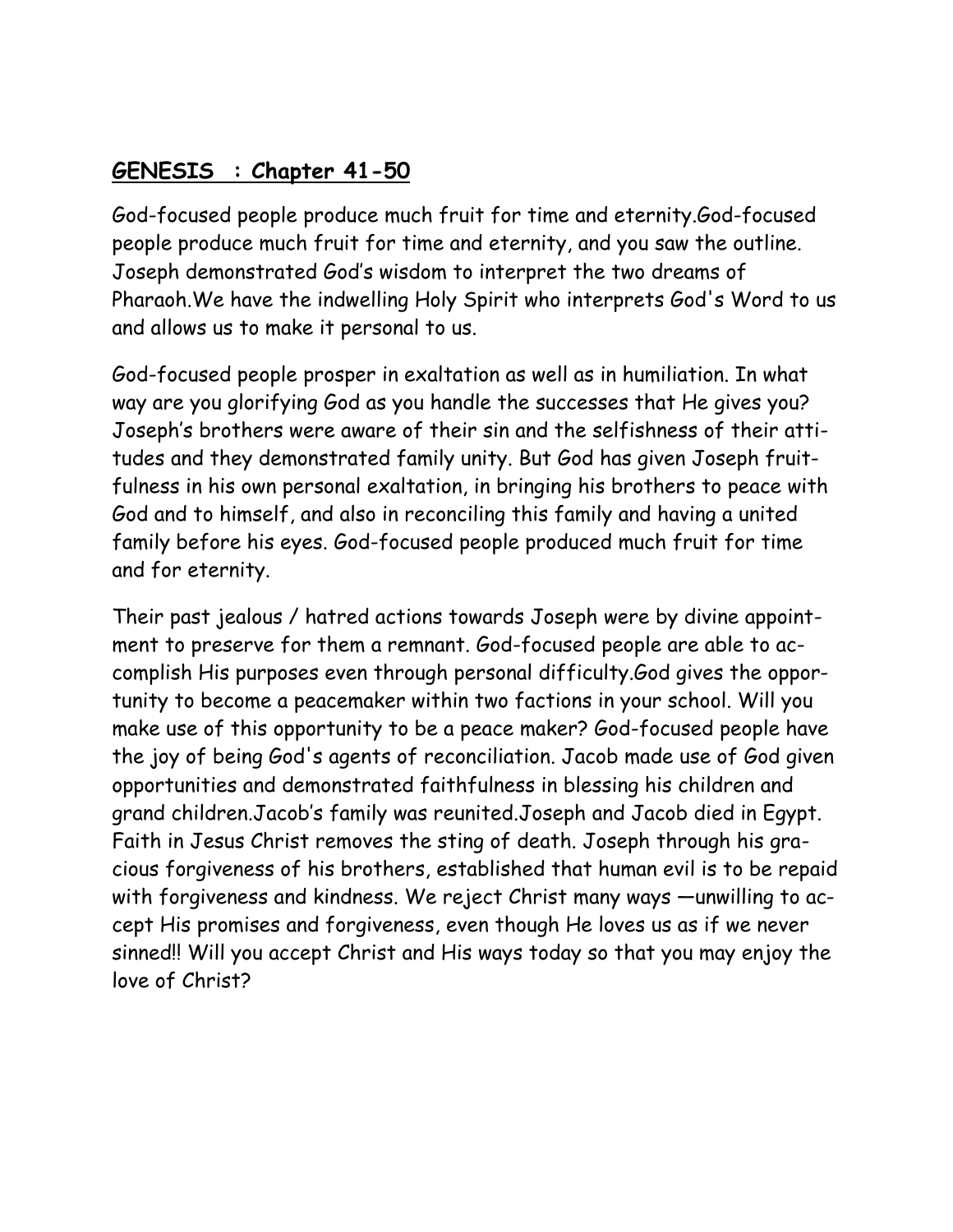### **I.** Match the following (  $10 * 1 = 10$ )

[Nile, earth , Pharaoh , famine, Potiphera , fourteen ,Benjamin , Beersheba ,Joseph , seventeen, thirty years,]

1.Pharaoh dreamed that there came up out of the \_\_\_\_\_\_\_\_\_\_\_ seven cows.

2. \_\_\_\_\_\_\_\_\_\_\_\_\_ was governor over the land.

3. Let \_\_\_\_\_\_\_\_\_\_\_\_\_\_ select a discerning and wise man, and set him over the land of Egypt.

4. Joseph was \_\_\_\_\_\_\_\_\_\_\_ old when he entered the service of Pharaoh king of Egypt.

5. Joseph's wife name Asenath, the daughter of \_\_\_\_\_\_\_\_\_\_\_\_\_ priest of On.

6. All the \_\_\_\_\_\_\_\_\_\_\_ came to Egypt to Joseph to buy grain, because the \_\_\_\_\_\_\_\_\_\_ was severe over all the earth.

7. Jacob did not send \_\_\_\_\_\_\_\_\_\_\_\_\_\_ , with his brothers, for he feared that harm might happen to him.

8. Jacob set out from to the land of Egypt.

9. These are the sons of Rachel, who were born to Jacob-

persons in all.

10. Jacob lived in the land of Egypt years

### **Who Said To Whom ( 10 \*2 = 20)**

- 1. It is not in me; God will give Pharaoh a favourable answer.
- 2. Do this and you will live, for I fear God:
- 3. Serve the food
- 4. Let it be as you say: he who is found with it shall be my servant, and the rest of you shall be innocent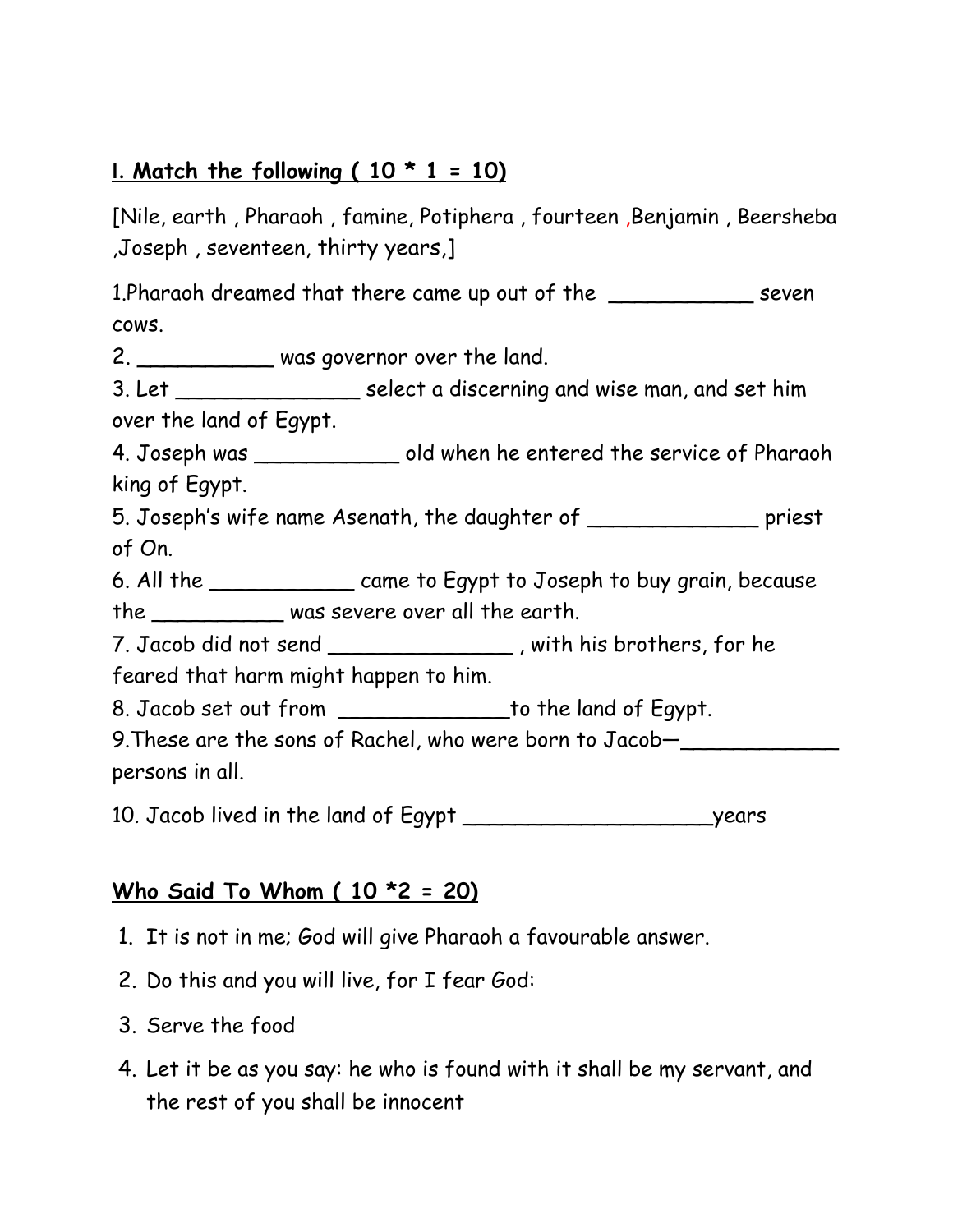- 5. Do not quarrel on the way.
- 6. 'What is your occupation ?
- 7. Your father and your brothers have come to you.
- 8. Behold, I have this day bought you and your land for Pharaoh. Now here is seed for you, and you shall sow the land.
- 9. I will do as you have said.
- 10.Bring them to me, please, that I may bless them

#### **True or False (10 \* 1= 10)**

- 1. The proposal given by Joseph did not please Pharaoh and all his servants.
- 2. All of Joseph's brothers went down to buy grain in Egypt.
- 3. Joseph saw his brothers in Egypt and recognized them.
- 4. In Pharaoh's dream, seven attractive plum cows ate up the thin ugly cows .
- 5. After Pharaoh's dream, his spirit was troubled, and he sent and called for Joseph.
- 6. The land became Pharaoh's as the Egyptians sold the lands expect the land of priests.
- 7. During the seven plentiful years the earth produced abundantly.
- 8. Joseph saw Ephraim's children of the fourth generation.
- 9. Joseph fell upon his brother Benjamin's neck and wept, and Benjamin wept upon his neck.
- 10.Joseph wept aloud, so that the Egyptians heard it, and the officials of Pharaoh heard it.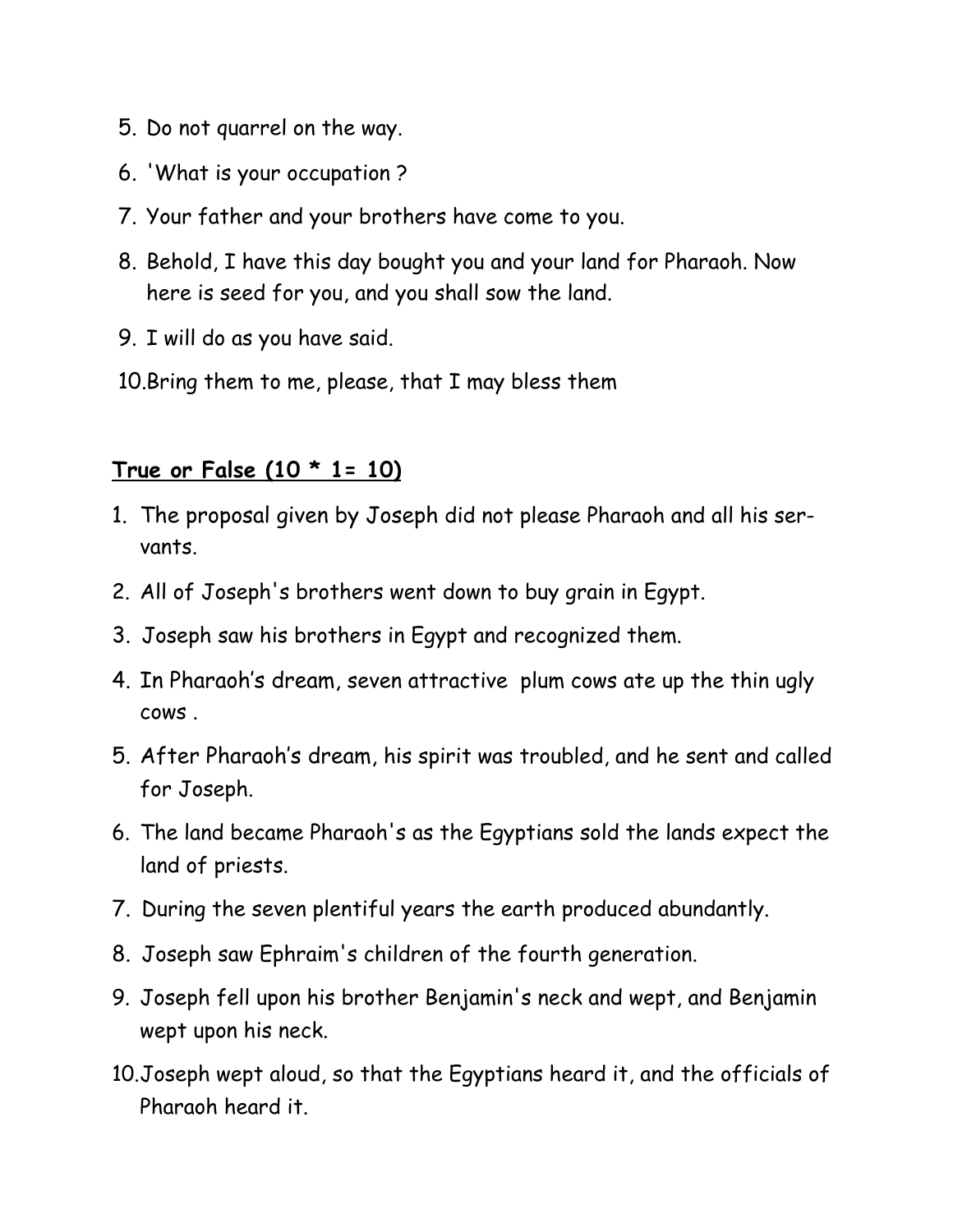## **Who Am I (10 \* 1= 10)**

- 1. I got two dreams, one with cow and another one with seven ears growing on one stalk. Who am I ?
- 2. I died, being 110 years old. They embalmed him, and he was put in a coffin in Egypt. Who am I ?
- 3. God has made me forget all my hardship and all my father's house." I am the first son of Joseph . Who am I ?
- 4. For God has made me fruitful in the land of my affliction." I am the second son of Joseph. Who am I?
- 5. My portion was five times as much as any of my brothers. Who am I?
- 6. God spoke to me in visions of the night. Who am I?
- 7. Jacob's firstborn, Who am I ?
- 8. Shepherd, the Stone of Israel . Who am I ?
- 9. We shall judge his people as one of the tribes of Israel. Who am I ?
- 10. I remember my offenses today. Who am I ?

# **Fill in the Blanks(10 \* 1= 10)**

1.After \_\_\_\_\_\_\_\_\_\_\_\_\_\_\_\_\_, Pharaoh dreamed that he was standing by

the  $\qquad$ .

\_\_\_\_\_\_\_\_\_\_\_\_\_\_.

2 Pharaoh took his \_\_\_\_\_\_\_\_\_\_\_\_\_ \_\_\_\_\_\_\_\_\_\_\_\_\_ from his hand and put it

on Joseph's hand, and clothed him in garments of

and put a \_\_\_\_\_\_\_\_\_\_\_\_\_\_ about his neck.

3. Pharaoh called Joseph's name \_\_\_\_\_\_\_\_\_\_\_\_\_\_\_\_\_\_\_

4. The sons of Rachel, Jacob's wife: \_\_\_\_\_\_\_\_\_\_\_\_\_\_\_ and

<sup>5.</sup> This is a grievous mourning by the Egyptians and therefore the place was named \_\_\_\_\_\_\_\_\_\_\_\_\_\_\_\_\_\_

<sup>6.</sup> Joseph among his brothers he took \_\_\_\_\_\_\_\_\_ \_\_\_\_\_\_\_\_\_\_\_ and presented them to Pharaoh.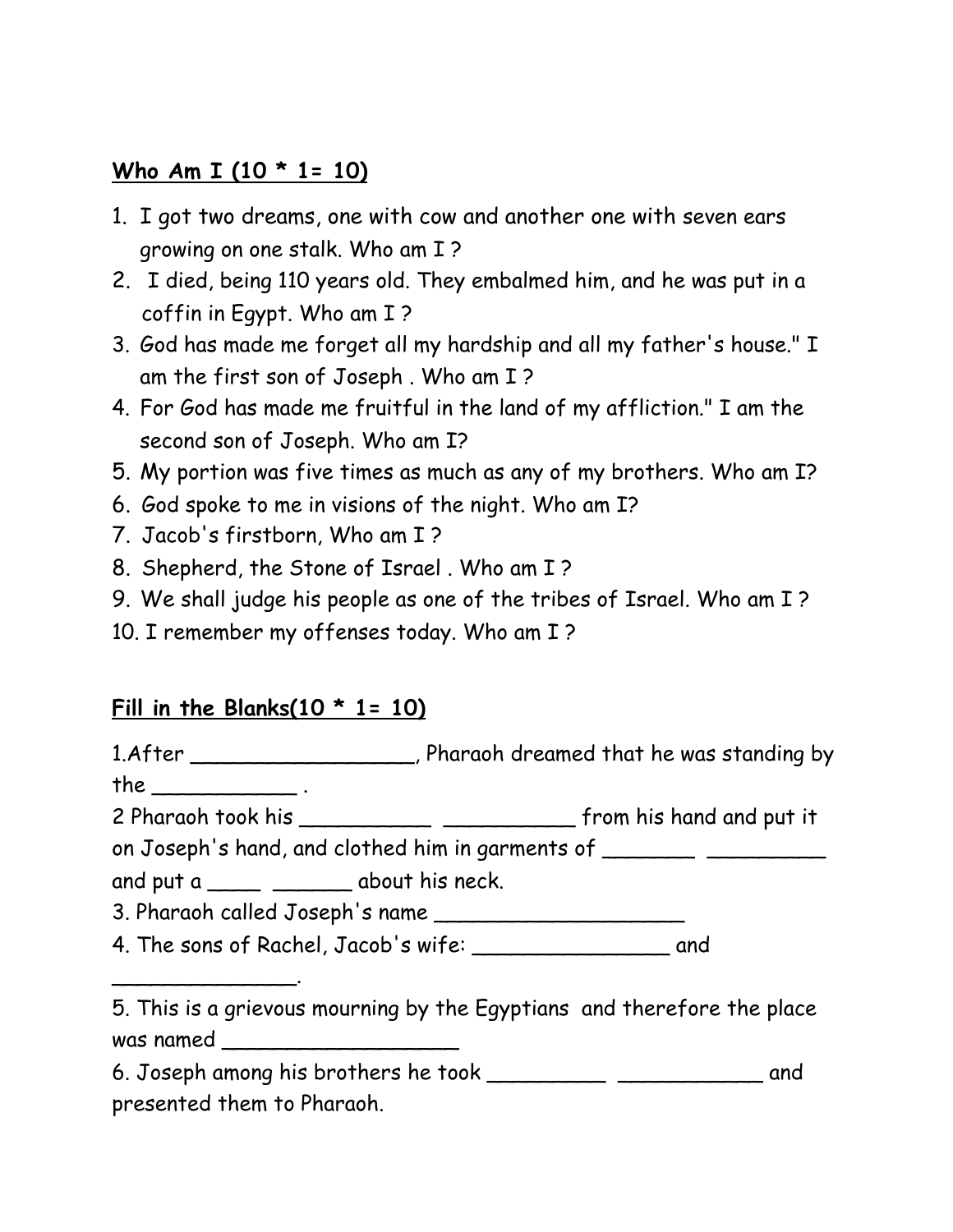7. \_\_\_\_\_\_\_\_\_\_\_\_\_\_\_ is a lion's cub; from the prey, my son, you have gone up. 8. Benjamin is a \_\_\_\_\_\_\_\_\_\_\_\_\_\_\_\_\_\_\_\_\_\_\_\_\_\_\_\_, in the morning devouring the prey and at evening dividing the spoil." 9. Jacob said to Joseph, "God Almighty appeared to me at \_\_\_\_\_\_\_\_\_\_\_\_ in the land of \_\_\_\_\_\_\_\_\_ and blessed me. 10. Joseph bought all the land of \_\_\_\_\_\_\_\_\_\_\_\_\_\_\_ for \_\_\_\_\_\_\_\_\_\_\_\_\_\_, for all the Egyptians sold their fields, because the \_\_\_\_\_\_\_\_\_\_\_\_\_\_\_\_ was severe on them

### **Choose the Best Answer (40 \* 1= 10)**

1 ) Jacob said to Joseph Ephraim and Manasseh shall be mine, as

**example 2 are.** The same state  $\overline{a}$  are.

a) Reuben and Naphtali

b) Reuben and Dan

c) Dan and Simeon

d) Reuben and Simeon

2) Israel gave \_\_\_\_\_\_\_\_\_\_\_\_\_\_\_\_\_\_\_\_\_\_that I took from the hand of the \_\_\_\_\_\_\_\_\_\_\_\_ with my sword and with my bow."

a) one land , Amorites

b) one mountain slope , Midianites

c)One land , Midianites

d) one mountain slope , Amorites

3) Joseph commanded his servants the \_\_\_\_\_\_\_\_\_\_\_\_to embalm his father.

a) physicians

b)officers

c) helpers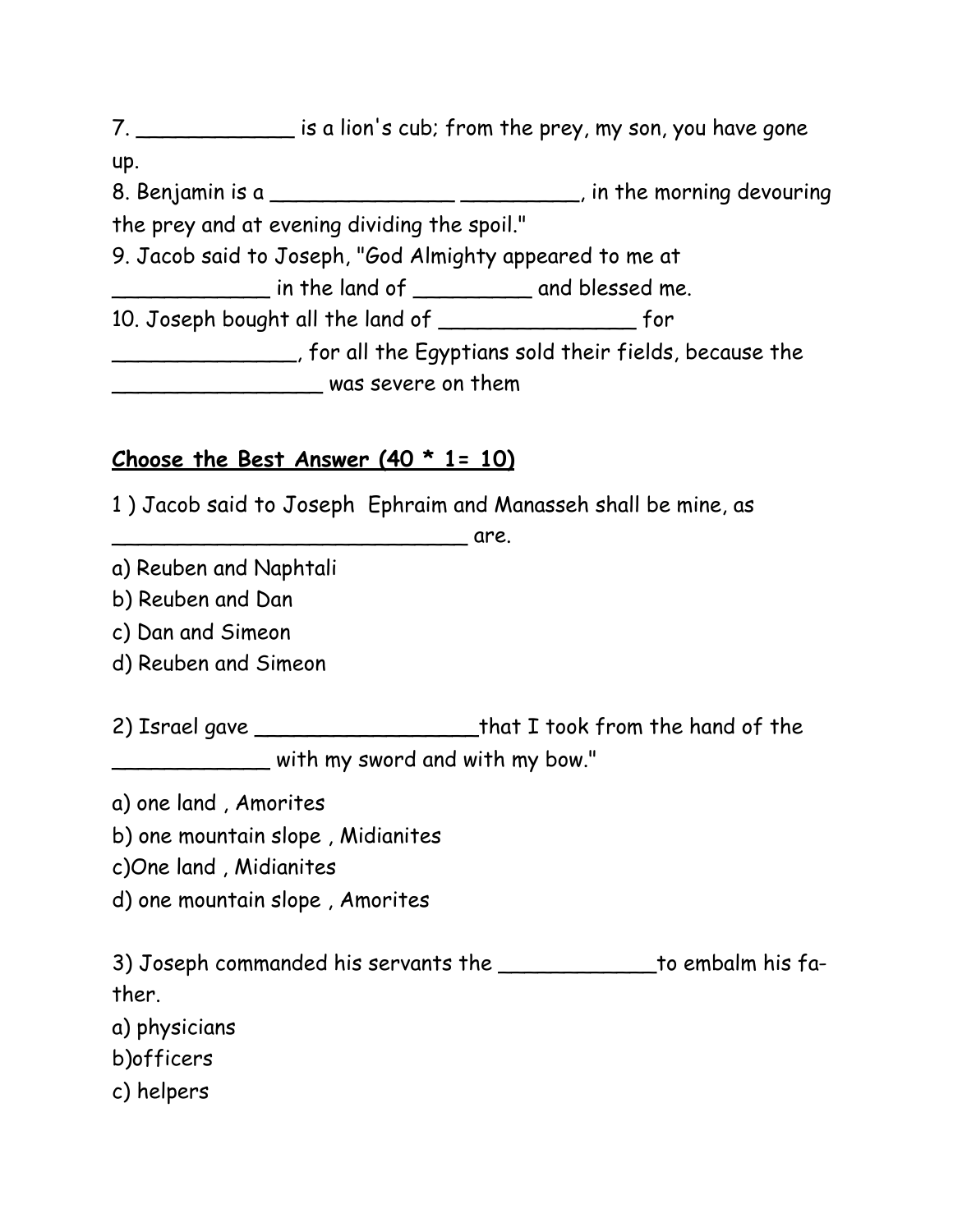d)None of the above

4) By you Israel will pronounce blessings, saying, 'God make you as

\_\_\_\_\_\_\_\_\_\_\_\_\_\_\_\_\_\_\_ and \_\_\_\_\_\_\_\_\_\_\_\_\_\_\_

a) Ephraim and as Simeon

b) Simeon and as Manasseh

c) Ephraim and as Manasseh

d) Ephraim and as Joseph

5) \_\_\_\_\_\_\_\_\_\_\_\_\_\_\_\_\_\_ days were required to embalme Israel.

a) Forty days

b) Forty two days

c) twenty two days

d)thirty days

6) Pharaoh's second dream was \_\_\_\_\_\_\_\_\_\_\_\_\_\_\_\_

a) Seven Cows.

b) Seven ears of grain

c) Seven Buffalo

d) Seven grape wine

7) Joseph stored up grain in great abundance, like the \_\_\_\_\_\_\_\_\_\_\_\_

a) sand of the sea.

b) Sand of the river

c) stars of heaven

d) none of the above.

8) \_\_\_\_\_\_\_\_\_\_\_\_\_learned that there was grain for sale in Egypt as other places were suffering from draught.

a) Joseph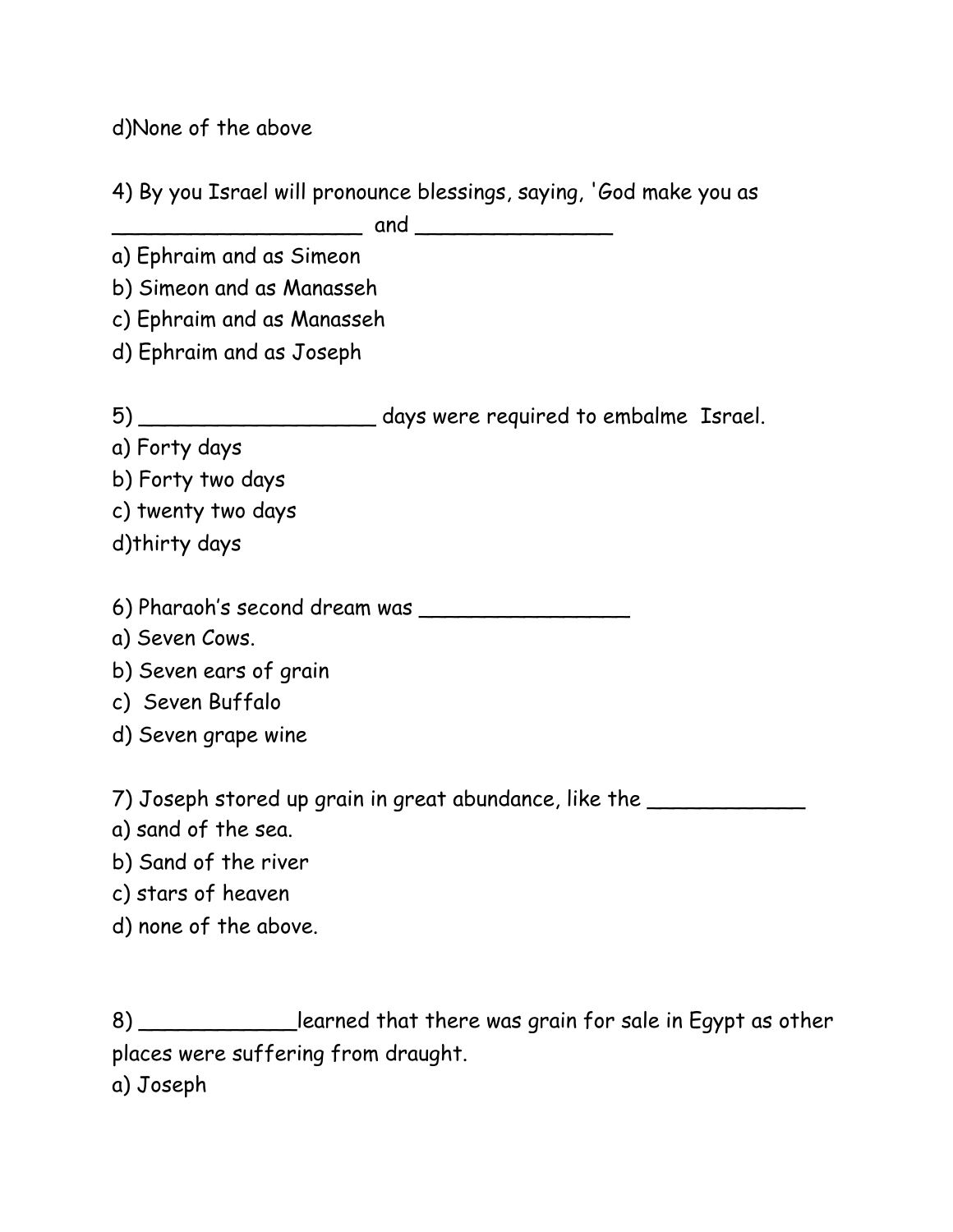b) James

- c) Jacob
- d) Judah

9) Simeon and Levi are brothers; \_\_\_\_\_\_\_\_\_\_\_\_\_\_\_\_\_\_\_\_\_\_ are their swords.

- a) weapons of violence
- b) weapons of war
- c) weapons of fight
- d) None of the above.

10) Joseph was buried Jacob in the cave of the field at \_\_\_\_\_\_\_\_\_\_

- to the east of \_\_\_\_\_\_\_\_\_\_\_ .
- a) Machpelah, Mamre
- b) Mizraim , Mamre
- c) Machpelah , Mizraim
- d) None of the above

11) \_\_\_\_\_\_\_\_\_\_\_\_\_, you are my strength, preeminent in dignity and preeminent in power.

- a) Dan
- b) Naphtali
- c)Joseph
- d) Reuben

12) Cursed be their anger, for it is fierce, and their wrath, for it is cruel! I will divide them in Jacob and scatter them in Israel. Who are they ?

- a) Ephraim and Manasseh
- b) Simeon and Levi
- c) Dan and Naphtali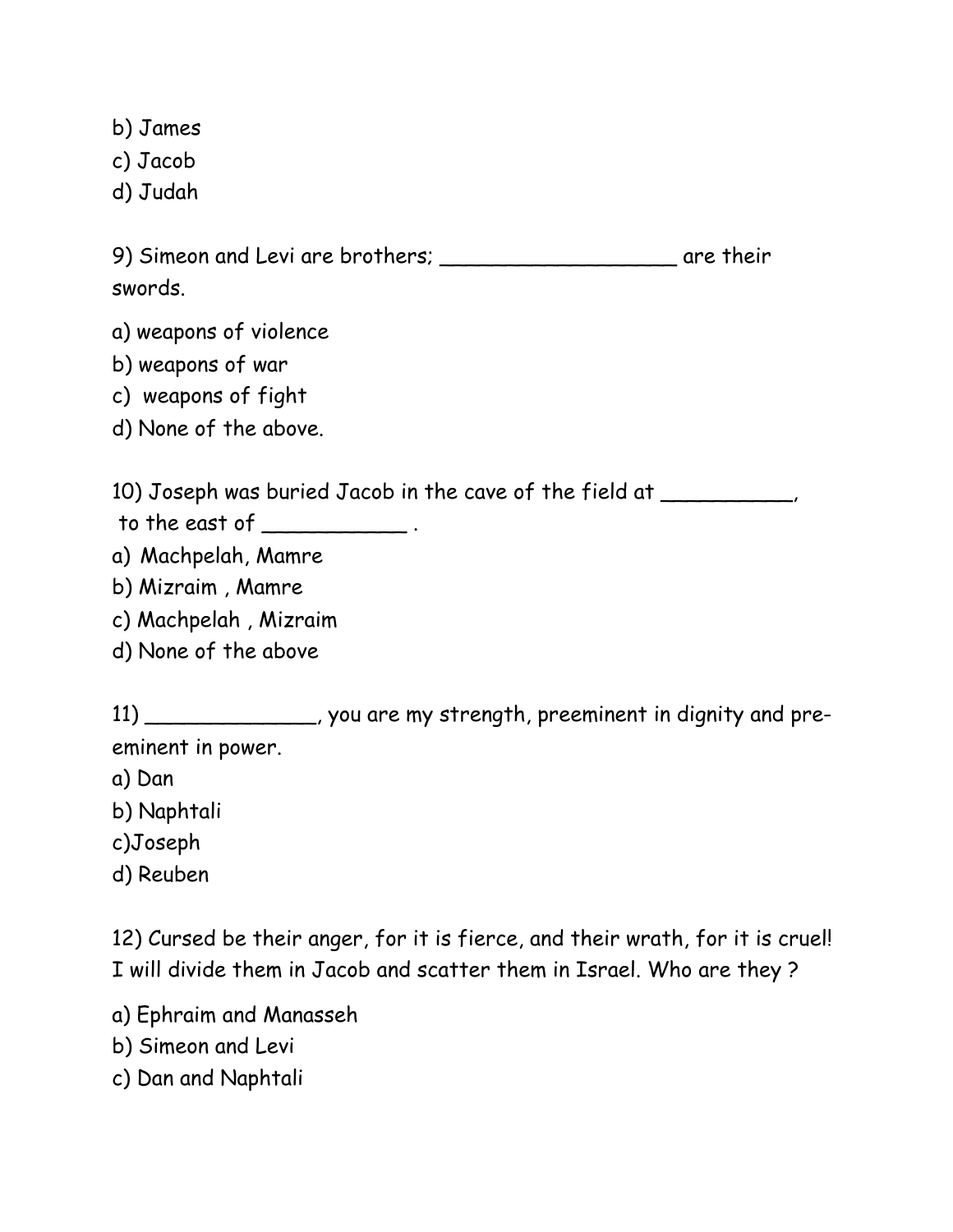d) None of the above.

13) Joseph lived \_\_\_\_\_\_\_\_\_\_\_\_\_\_\_years.

a) 110 b) 111 c)109 d)101

14) The archers bitterly attacked him, shot at him, and harassed him severely, his bow remained unmoved; his arms were made agile by the hands of the Mighty One of Jacob. Who is he ?

a) Benjamin b) Ephraim c) Manasseh d)None of the above

15) Joseph made it a statute concerning the land of Egypt, and it stands to this day, that Pharaoh should have the \_\_\_\_\_\_\_\_\_\_\_ at the harvest.

a) fifth

b) tenth

c) fourth

d)none of the above.

16) Israel stretched out his \_\_\_\_\_\_\_\_\_\_\_\_ and laid it on the head of Ephraim, who was the younger, and his \_\_\_\_\_\_\_\_\_\_\_\_\_\_\_\_\_\_\_\_\_ on the head of Manasseh a) right hand, left hand b) left hand. right hand c) right arm, left arm d)None of the above.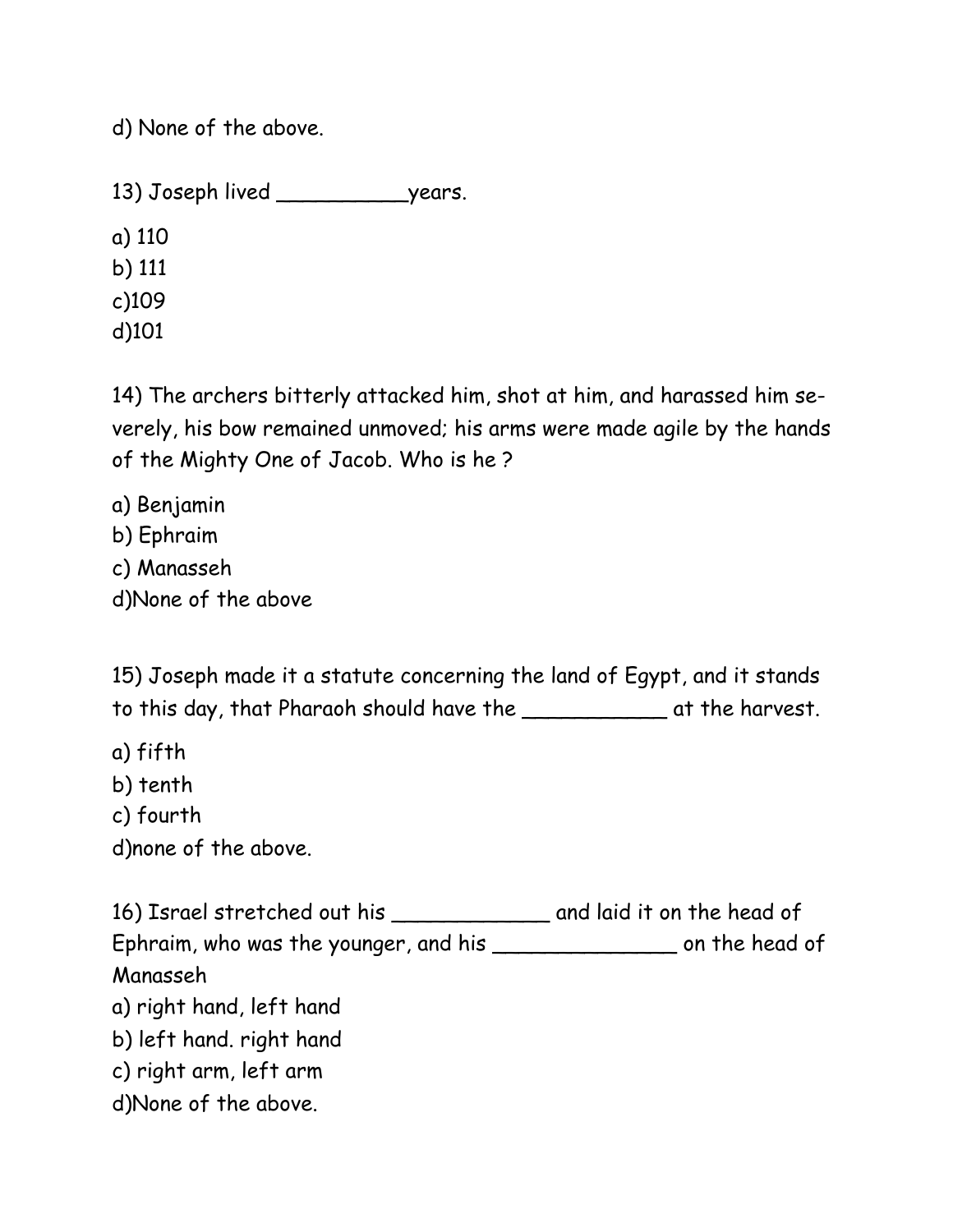17) Israel took his journey with all that he had and came to and offered sacrifices to the God of his father Isaac.

- a) Mamre
- b) Canton
- c) Seir
- d) Beersheba

18) Joseph's silver cup was found in \_\_\_\_\_\_\_\_\_\_\_\_\_\_ sack.

- a) Levi's
- b) Benjamin's
- c) Reuben's
- d) servant's

19) Leah sons and his daughters numbered \_\_\_\_\_\_\_\_\_\_\_\_\_\_\_\_.

- a) thirty-three.
- b) thirty-one.
- c) thirty-two.
- d) thirty .

20) Israel settled in the land of Egypt, in the \_\_\_\_\_\_\_\_\_\_\_\_\_\_\_\_\_\_.

- a) land of Goshen.
- b) land of Jordan.
- c) land of Mamre
- d) land of Hittites

21) \_\_\_\_\_\_\_\_\_\_\_\_\_\_\_\_\_ who has redeemed me from all evil, bless the boys; and in them let my name(Jacob) be carried on.

- a) The Lord
- b) The Mountain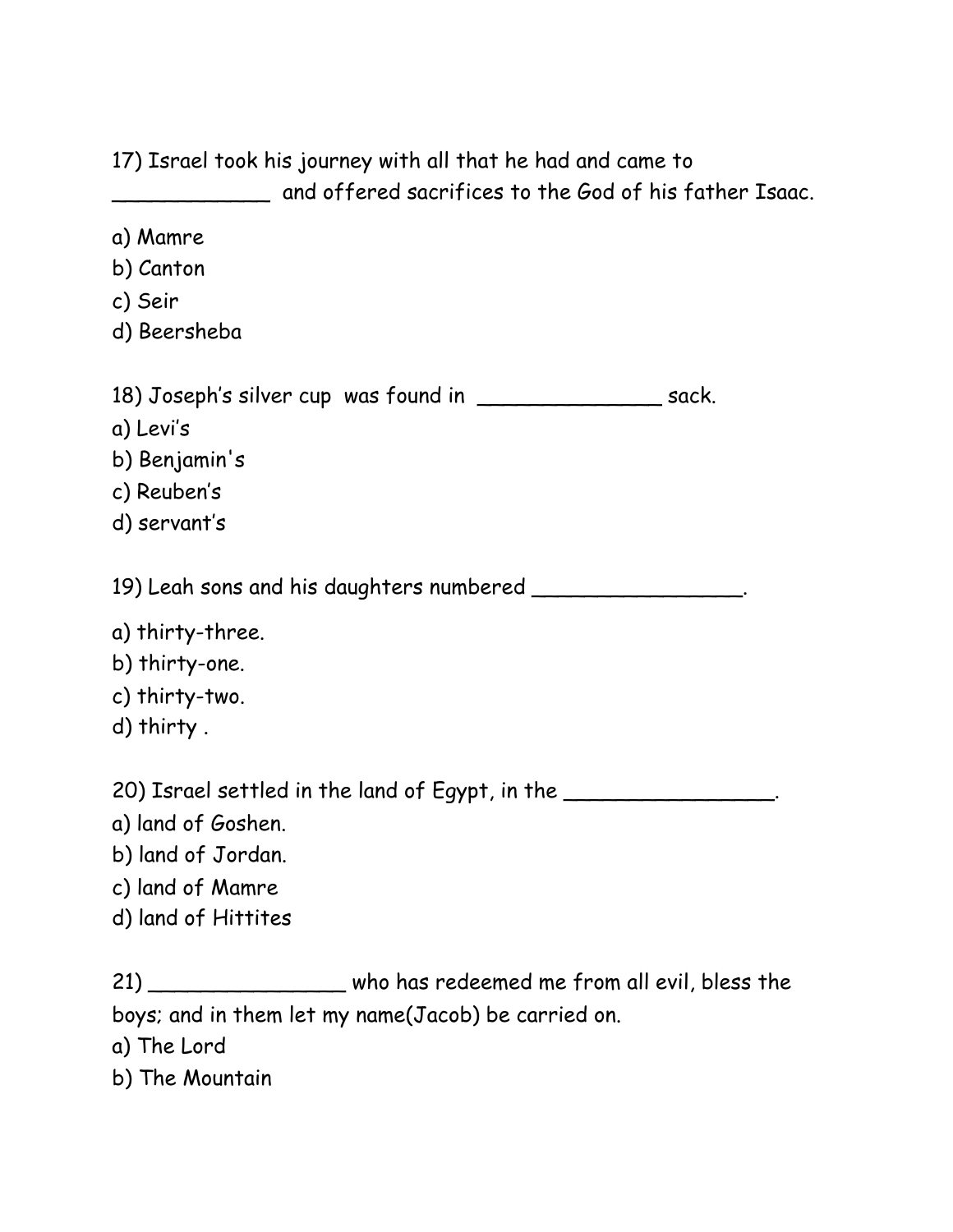c) The angel d) None of the above

22) \_\_\_\_\_\_\_\_\_\_\_ went up to Joseph and said, "Oh, my lord, please let your servant speak a word in my lord's ears, and let not your anger burn against your servant, for you are like Pharaoh himself.

- a) Simeon
- b) Judah
- c) Reuben
- d) Levi

23) Issachar is a strong \_\_\_\_\_\_\_\_\_\_\_\_\_\_\_, crouching between the

a) donkey , sheepfolds b) donkey , tents c) tiger , sheepfolds

\_\_\_\_\_\_\_\_\_\_\_\_\_\_ .

d) tiger, tents

24) \_\_\_\_\_\_\_\_\_\_\_\_\_\_\_\_\_\_\_\_\_\_ shall dwell at the shore of the sea;

a) Dan

b) Naphtali

c) Zebulun

d) None of the above

\_\_\_\_\_\_\_\_\_\_\_\_\_\_\_\_\_.

25) Put my (Joseph's) cup, the silver cup, in the mouth of the sack of

a) Judah

b)Simeon

c) Levi

d) the Youngest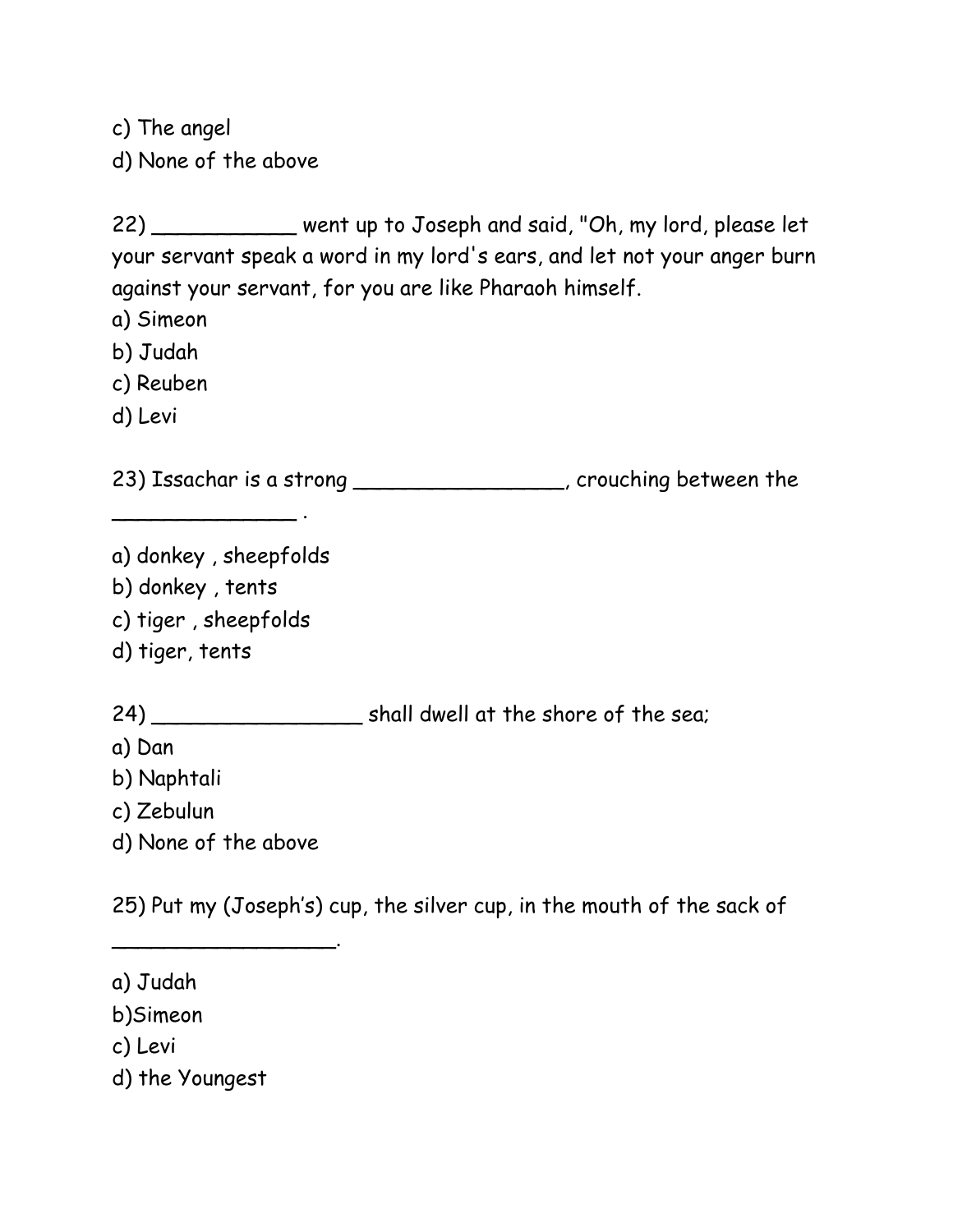26) 'Thus says your son Joseph, God has made me

- a) lord of all Egypt
- b) lord of few places in Egypt.
- c) Lord of Goshen
- d) none of the above.

27) \_\_\_\_\_\_\_\_\_\_\_\_\_\_\_\_\_\_\_ is a doe let loose that bears beautiful fawns.

- a) Benjamin
- b) Levi
- c) Naphtali
- d) Dan

28) Joseph said to Pharaoh, "The dreams of Pharaoh are one; God has revealed to Pharaoh about the \_\_\_\_\_\_\_\_\_\_\_\_\_\_\_\_\_

a) seven years of great plenty and famine for 7 years.

b) seven years of great plenty and rain fall for 7 years.

- c) plague for 7 years
- d) None of the above

29. Joseph took \_\_\_\_\_\_\_\_\_\_\_\_\_\_from them(Brothers) and bound him before their (brother's) eyes.

- a) Reuben
- b) Simeon
- c) Levi
- d) Dan

30) All the persons of the house of Jacob who came into Egypt were

a) seventy

\_\_\_\_\_\_\_\_\_\_\_\_\_\_\_\_.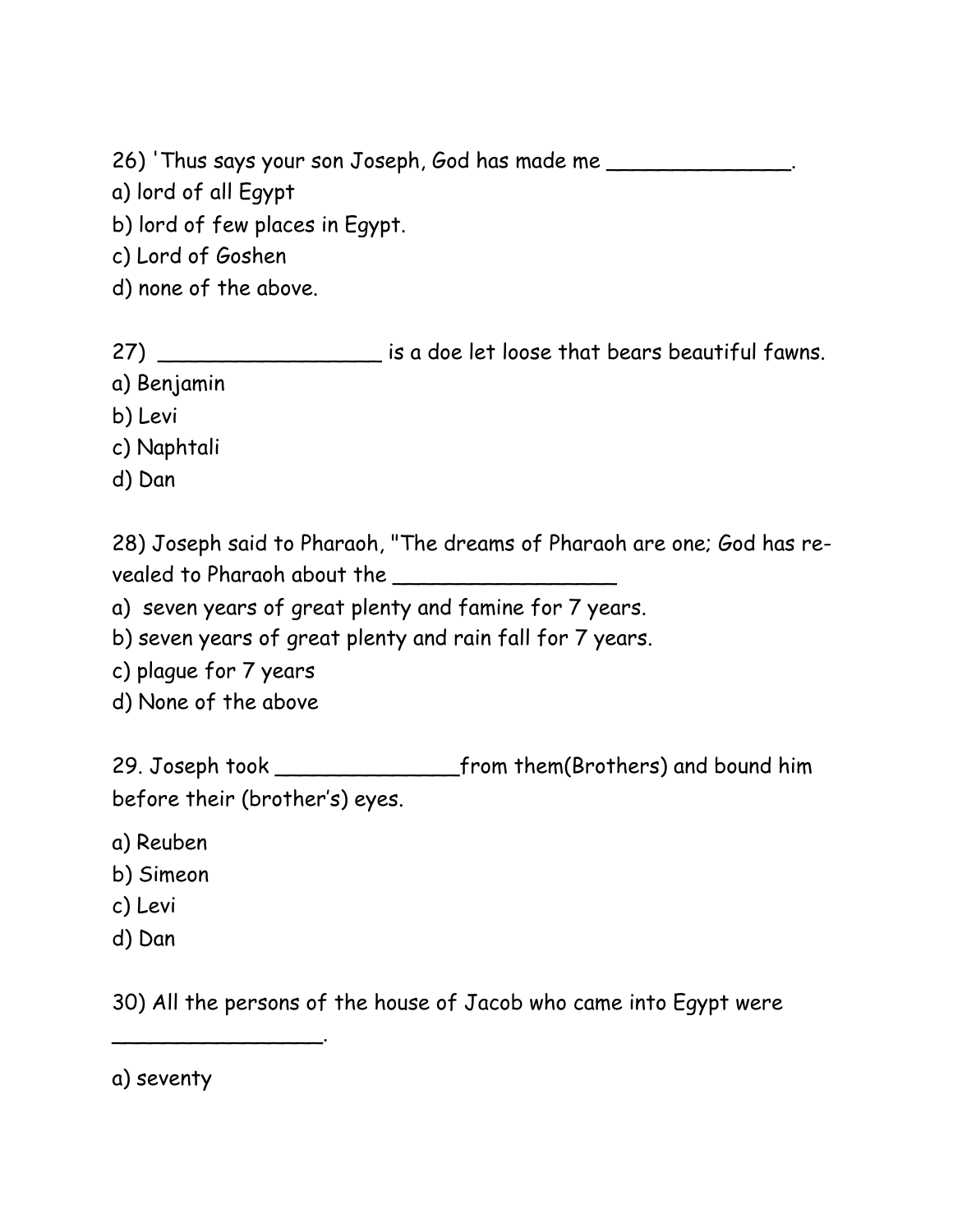b) seventy-one

- c) Sixty
- d) eighty

31) Now do not be distressed or angry with yourselves because you sold me here, for God sent me before you to

- a) find land
- b) preserve stay
- c) preserve food
- d) preserve Life

32) \_\_\_\_\_\_\_\_\_\_\_\_\_ shall raid Gad, but he shall raid at their heels.

- a) serpent
- b) Fighters
- c) Hunters
- d) None of the above
- 33) Dan shall be a \_\_\_\_\_\_\_\_\_\_\_\_\_\_\_\_\_\_\_\_\_\_\_\_\_\_\_\_\_\_\_\_\_\_\_\_ .
- a) serpent in the way,
- b) viper by the path,
- c) that bites the horse's heels so that his rider falls backward
- d) All of the above.

34) The \_\_\_\_\_\_\_\_\_\_\_\_\_ of your father are mighty beyond the \_\_\_\_\_\_\_\_\_\_\_\_\_\_\_ of my parents, up to the bounties of the everlasting

hills.

- a) blessings, blessings
- b) grace, blessings
- c) blessings, grace
- d) None of the above.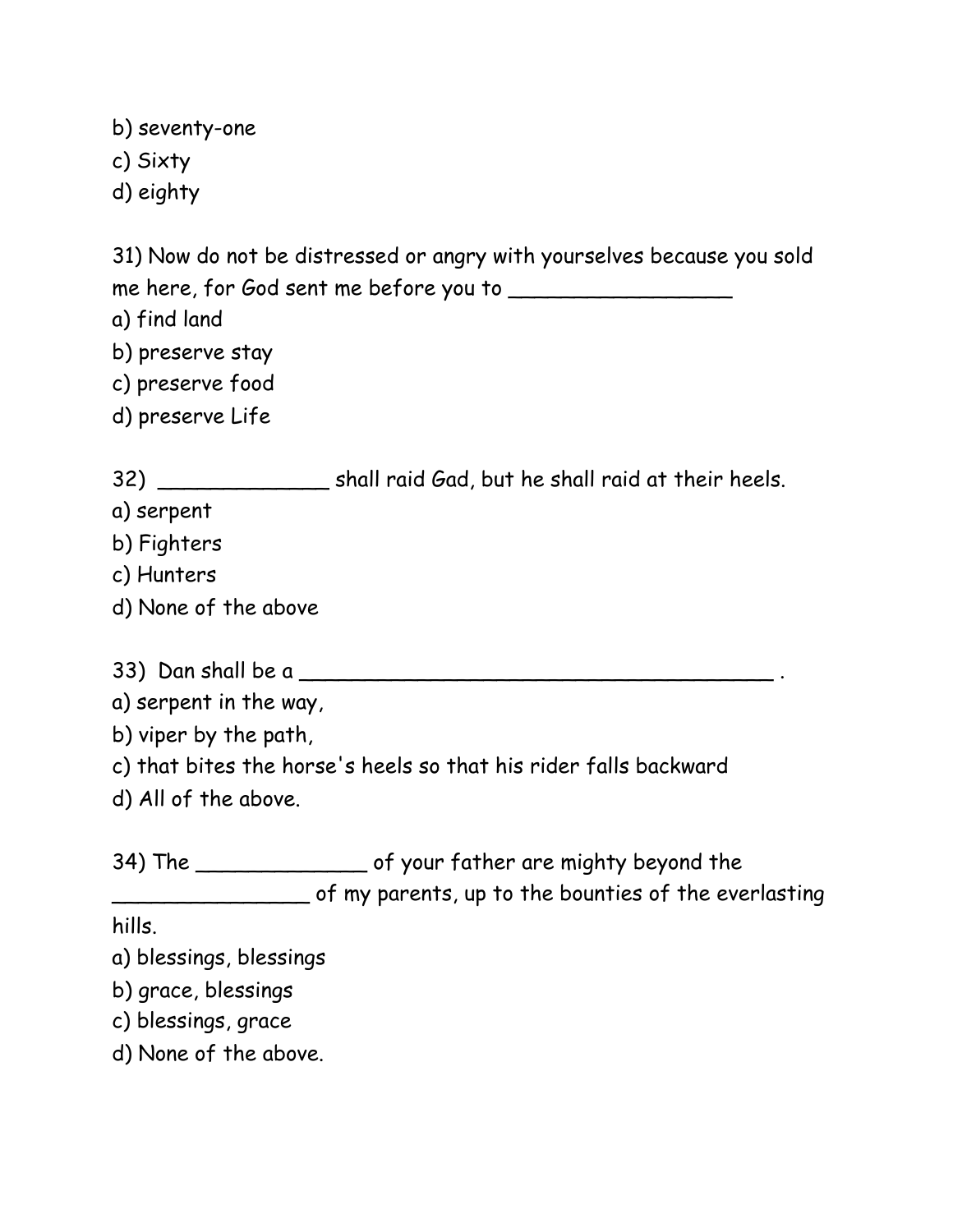35) The \_\_\_\_\_\_\_\_\_\_\_\_ of Pharaoh's dream means that the thing is

- fixed by \_\_\_\_\_\_\_\_\_\_\_ , and God will shortly bring it about.
- a) doubling, officer
- b) doubling, Leader
- c) doubling, God
- d) doubling, Pharaoh's son

35) Pharaoh said to Joseph, "I am Pharaoh, and without your consent no one shall lift up \_\_\_\_\_\_\_\_\_\_\_\_\_\_ or \_\_\_\_\_\_\_\_\_\_\_ in all the land of Egypt."

- a) hand, foot b) foot, head c)head , foot
- d)None of the above

36) Pharaoh said to Joseph, "Since God has shown you all this(famine),

there is none so \_\_\_\_\_\_\_\_\_\_\_\_ and \_\_\_\_\_\_\_\_\_\_\_\_\_ as you are.

- a) wise and brilliant
- b) wise and good leader
- c) discerning, bold
- d) discerning , wise

37) Joseph gathered up all the food of these \_\_\_\_\_\_\_\_\_\_\_, which occurred in the land of Egypt, and put the food in the \_\_\_\_\_\_\_\_\_\_\_\_\_\_\_.

a) seven years , houses

- b) seven years ,cities
- c) seven years , lands
- d) None of the above

38) When the famine had spread over all the land, Joseph opened all the \_\_\_\_\_\_\_\_\_\_\_\_ and sold to the \_\_\_\_\_\_\_\_\_\_\_, for the famine was severe in the land of Egypt.